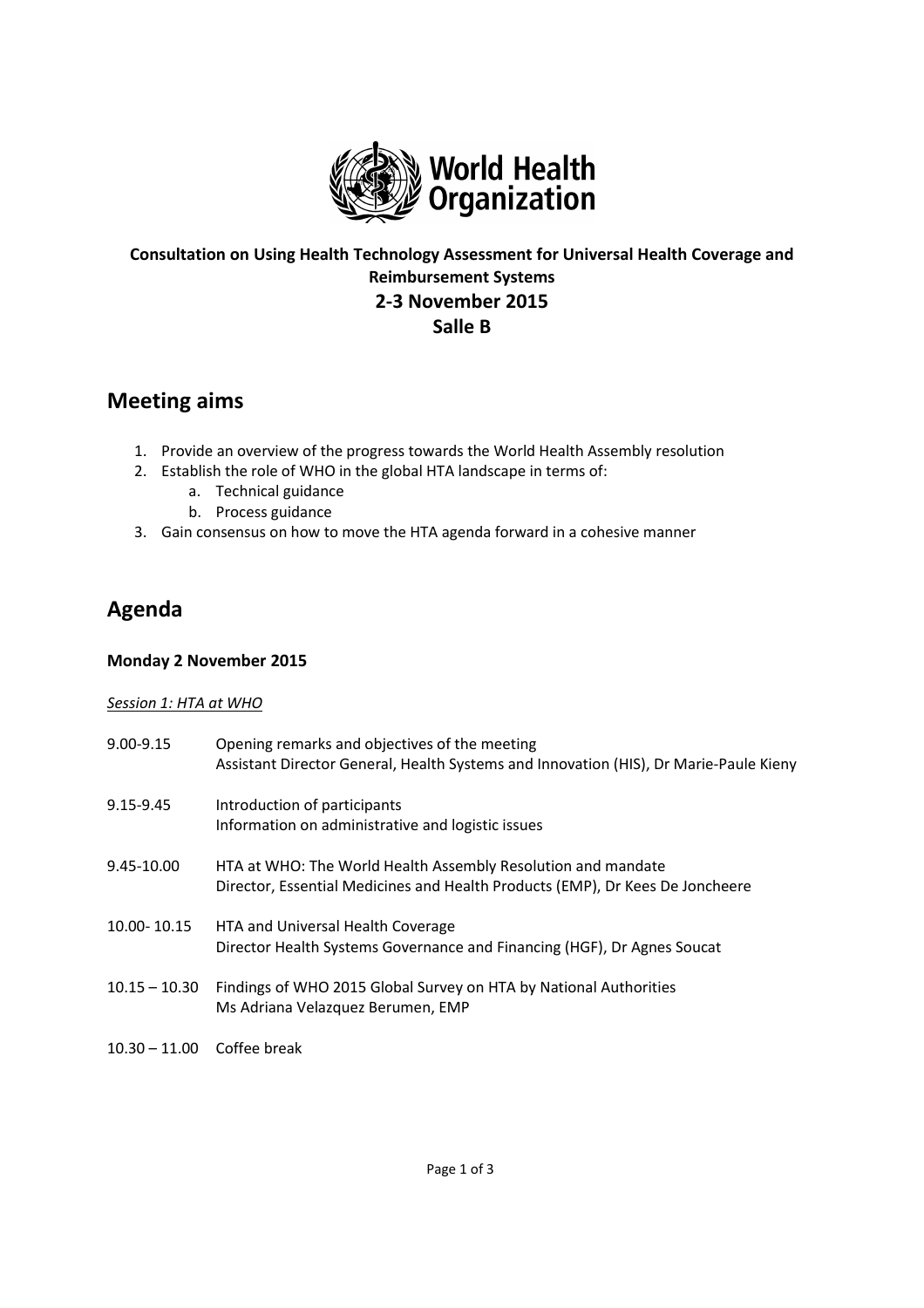## *Session 2: Needs of countries Chair: Prof Hans Severens (the Netherlands)*

- 11.00 12:30 What are the current needs of countries in developing and implementing HTA?
	- Dr Martha Gyansa-Lutterodt, Ghana
	- **•** Prof Sudigdo Sastroasmoro, Indonesia
	- Prof Fatima Suleman, South Africa
	- Ms Marianela Castillo, Chile

#### 12.30-13.30 Lunch break

*Session 3: Standards and Methodological Guidance Chair: Dr Martha Gyansa-Lutterodt (Ghana)*

- 13:30- 13:50 WHO products that contribute to HTA Dr Tessa Tan Torres Edejer, HGF/WHO
- 13:50-15:30 Specific standards and methodological guidance: what currently exists and what is needed
	- **•** EUNeHTA Guidelines Dr Marina Cerbo
	- Priority setting, equity and efficiency Dr Jeremy Lauer, HGF/WHO
	- Cost-effectiveness Thresholds Dr Melanie Bertram, HGF/WHO
	- Expenditure and utilization data Prof Libby Roughead, Australia
	- Patient input to HTA Ms Alison Lightbourne, International Alliance of Patients' Organizations
- 15:30 16:00 Coffee break

### *Session 4: The landscape of international networks and funding agencies Chair: Ms Adriana Platona (Australia)*

- 16:00 17:30 Capacity development for evidence based decision-making and HTA needs, experience and current plans
	- Cochrane Collaboration Dr David Tovey or Ms Sylvie de Haan
	- PAHO experience Mr Alexandre Lemgruber
	- HTAsiaLink Dr Jeonghoon Ahn
	- Advance-HTA Prof Panos Kanavos
	- IDSi Dr Kalipso Chalkidou
	- An academic perspective- Prof Lou Garrison
	- The OHE reports Prof Adrian Towse/Prof Chris Henshaw
	- The Global Fund Dr Michael Borowitz
- 17.30-17.45 Summary of day one Secretariat
- 18.00-19.00 Reception